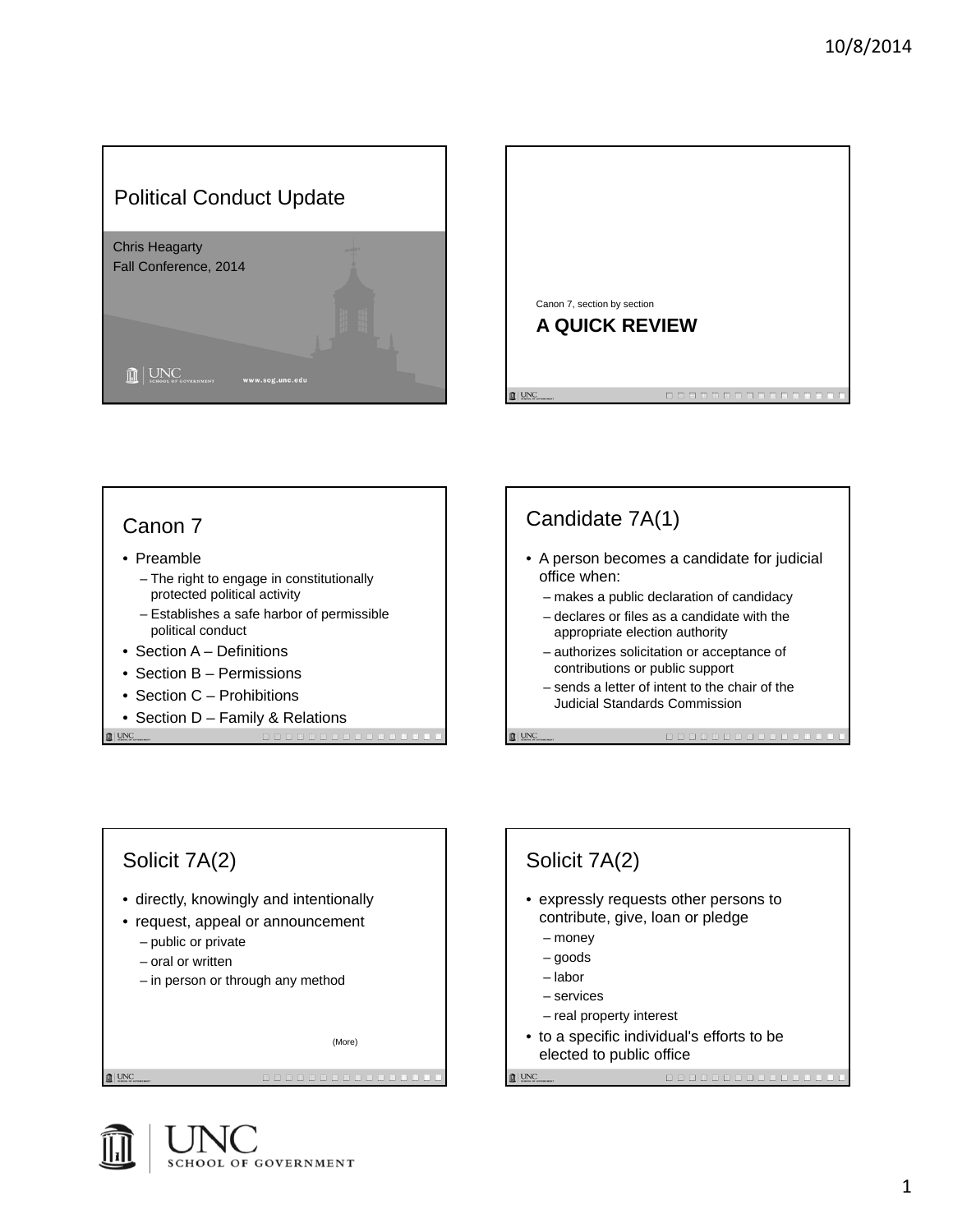#### Endorse 7A(3)

- knowingly and expressly
- request, appeal or announce publicly
- orally or in writing

 $\mathbf{R}$  UNC

 $\mathbf{R}$  UNC

 $\mathbf{R}$  | UNC

- in person or through any method
- that other persons should support a specific individual in that person's efforts to be elected to public office

### Attendance & Speaking 7B(1)

- attend, preside over, and speak at
- any political party gathering, meeting or other convocation, including a fund-raising function for himself/herself, another individual or group of individuals seeking election to office

#### Attendance & Speaking 7B(1) • may be listed or noted within any publicity relating to such an event, so long as – does not expressly endorse a candidate (other than himself/herself) for a specific office – expressly solicit funds from the audience during the event

#### Endorse & Joint Judicial Campaign 7B(2)

• if a judge is a candidate

 $\mathbf{R}$  | UNC

 $\mathbb{R}$  | UNC

- endorse any individual seeking election to any office
- conduct a joint campaign with and endorse other individuals seeking election to judicial office, including the solicitation of funds for a joint judicial campaign

#### Party Affiliation & Financial Contributions 7B(3)

- identify as a member of a political party
- make financial contributions to a political party or organization
- may not personally make financial contributions or loans to any individual seeking election to office (other than himself/herself) except as part of a joint judicial campaign

#### May Solicit Own Campaign Funds

- personally solicit funds for own campaign
- request public support for own campaign
- authorize or establish committees of responsible persons to secure and manage the solicitation and expenditure of campaign funds

Canon 7B(4)

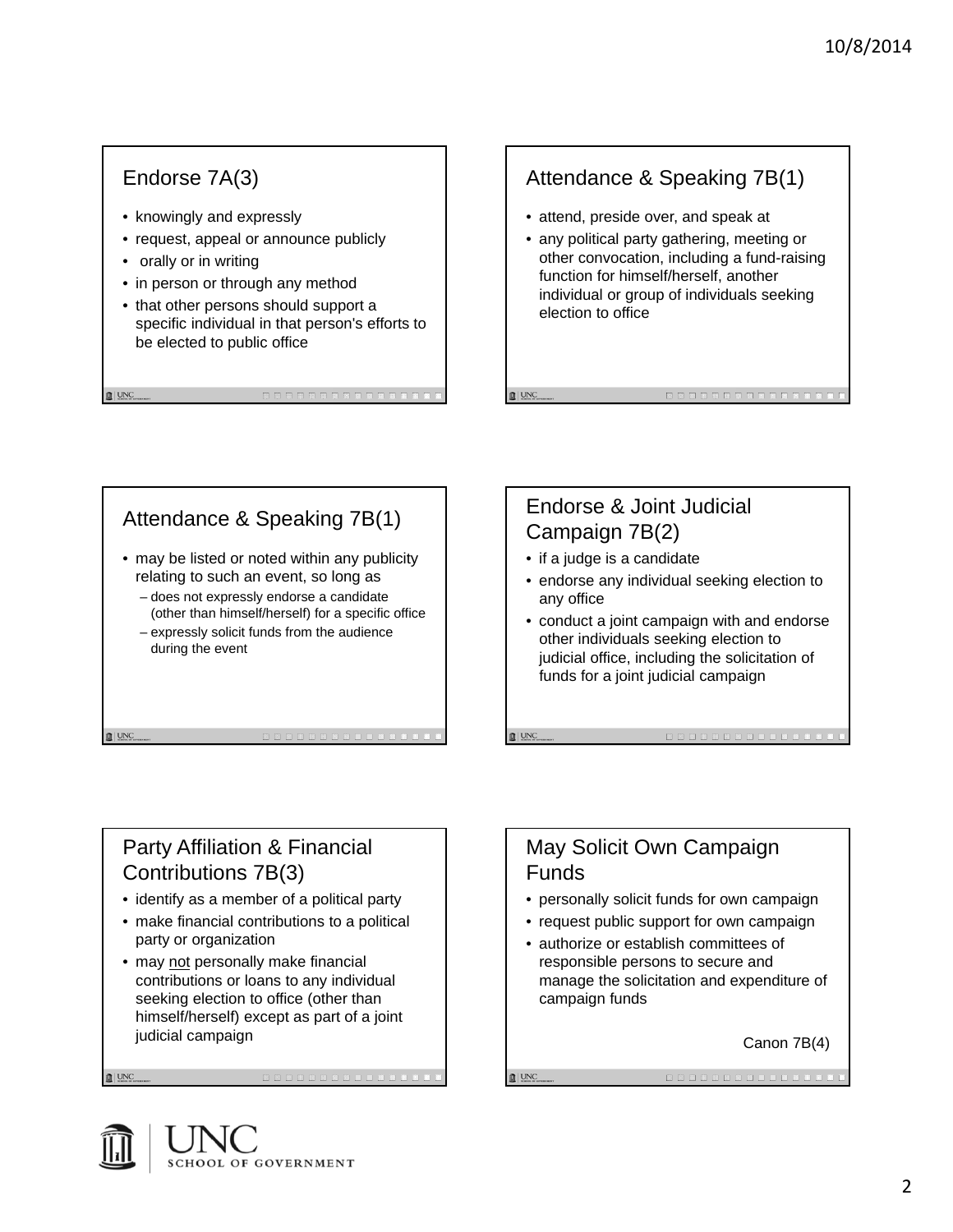#### Constitutionally Protected 7B(6)

• may engage in any other constitutionally protected political activity

#### Should Not Solicit Funds 7C(1)

• on behalf of a political party, organization, or an individual (other than himself/herself) seeking election to office

# To Solicit? Or not to Solicit?

#### **Canon 7C(1)**

 $\mathbf{R}$  UNC

 $\mathbf{0}$  | UNC

 $\mathbf{R}$  | UNC

- A judge may not solicit funds by specifically asking for such contributions in person, by telephone, by electronic media, or by signing a letter,
- except as permitted under subsection B of this Canon or otherwise within this Code

#### **Canon 7 B(4)**

- A judge or candidate may personally solicit campaign funds or request public support from anyone for his/her campaign, or
- establish committees of responsible persons to secure and manage the solicitation and expenditure of campaign funds.

## Endorse? Or not Endorse?

#### **Canon 7C(2)**

**自 UNC** 

 $\mathbf{R}$  UNC

- A judge or candidate should not endorse a candidate for public office,
- except as permitted under subsection B of this Canon or otherwise within this Code

#### **Canon 7B(3)**

• A judge or candidate may, if a judge is a candidate, endorse any individual seeking election to any public office

Misrepresent Qualifications 7C(3) • Should not intentionally and knowingly misrepresent his/her identity or qualifications

Family Members 7D • The spouse and other family members of a judge or a candidate are permitted to engage in political activity. $\mathbf{R}$  | UNC

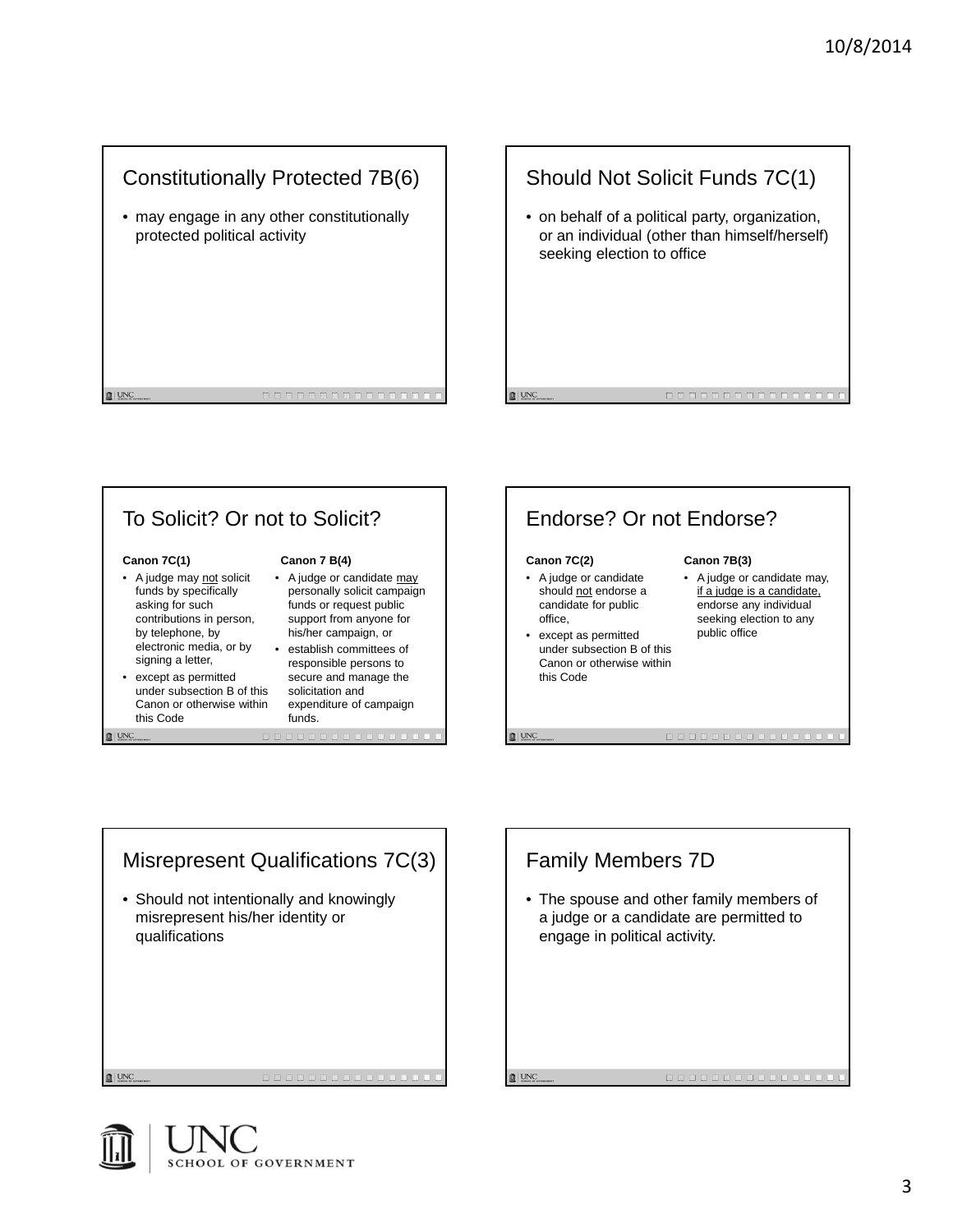

## Candidate Advertising & Political Speech

- *What is appropriate content for a judge's judicial campaign materials?*
- *What is an appropriate response to unfair campaign communications?*

## Candidate Advertising & Political Speech

#### **Permissive**

 $\mathbf{R}$  | UNC

- Canon 7, rewritten in the wake of Republican Party of Minnesota v. White, 536 U.S. 765 (2002)
- Canon 7 provides a safe harbor of permissible political conduct
- "the right of judicial candidates to engage in constitutionally protected political activity"

Political Speech

preserved. (*Canon 1.)*

#### **But with limits**

- No campaign materials that suggest a judge's bias for or against certain litigants, or that suggest a judge would show favor toward a particular side
- Intentional and knowingly false<br>representations violate a representations judge's obligations to observe appropriate standards of conduct and to promote public confidence in the integrity of the judiciary.

fil UNC

 $\mathbb{R}$  | UNC

#### Candidate Advertising & Political Speech

- A judge or a candidate should not intentionally or knowingly misrepresent his/her identification or qualifications. *(Canon 7C(3))*
- A judge should abstain from public comment about the merits of a pending proceeding in any state or federal court dealing with a case or controversy arising in North Carolina or addressing North Carolina law. (*Canon 3A(6))*

#### Campaign Solicitation & Contributions to Others

- *May a judge solicit campaign contributions and public support from parties and attorneys presently appearing before the judge?*
- *May a judge solicit campaign contributions and public support from parties and attorneys in the court house, if those parties and attorneys are not presently appearing before the judge?*

 $\mathbb{R}$  | UNC

SCHOOL OF GOVERNMENT

and impartiality of the judiciary. *(Canon 2A).*

Candidate Advertising &

• A judge should uphold the integrity and independence of the judiciary. A judge should participate in establishing, maintaining, and enforcing, and should personally observe, appropriate standards of conduct to ensure that the integrity and independence of the judiciary shall be

• A judge should avoid impropriety in all the judge's activities. A judge should respect and comply with the law and should conduct himself/herself at all times in a manner that promotes public confidence in the integrity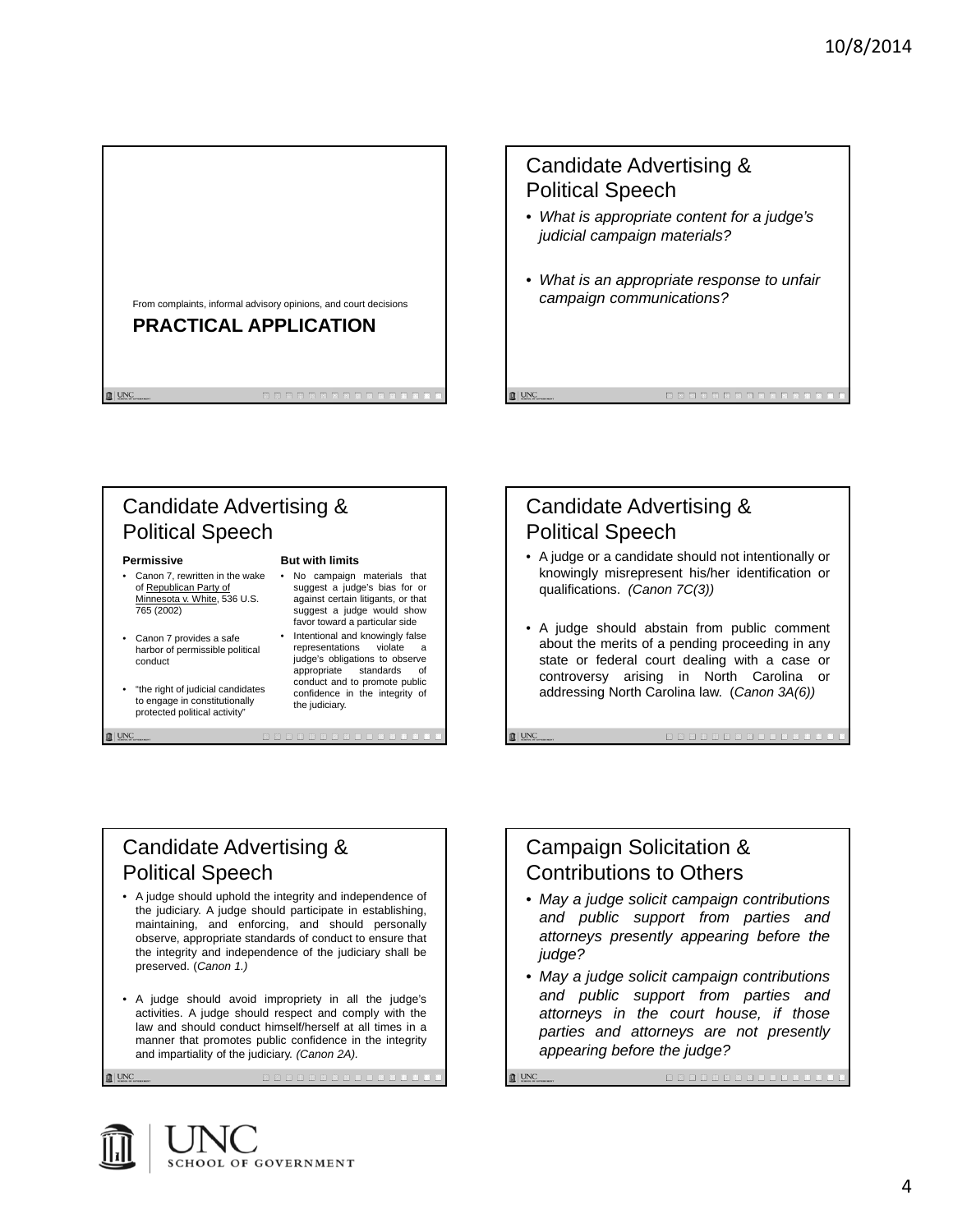# Campaign Solicitation & Contributions to Others *NO!* Such conduct would be in violation of Canons 1, 2A, and 3A(1). Such conduct creates a public appearance tantamount to *quid pro quo* corruption. **自 UNC**

#### Campaign Solicitation & Contributions to Others • "Presently before a judge…" – Includes attorneys, witnesses, and litigants before a judge in a courtroom

- Does not include those who may still have a matter within the jurisdiction of a judge but who currently have no hearings or appearances scheduled before that judge
- Improper to solicit within the courthouse
- Improper to engage in political activity on state time or using state resources

### Campaign Solicitation & Contributions to Others • *May a judge give to a political party, political organization, or an organization*

*that is supporting a specific candidate or limited group of candidates?*

## Campaign Solicitation & Contributions to Others

**n** UNC

 $\mathbf{R}$  | UNC

• A judge or candidate may make financial contributions to a political party or organization, provided that he/she may not make financial contributions or loans to any individual seeking election to office (other than himself/herself), except as part of a joint judicial committee. *(Canon 7B(3))*

#### Campaign Solicitation & Contributions to Others

- No contributions to parties or political groups that are "pass-throughs" to a specific candidate
- Joint judicial campaigns permit some shared expenses, provided that
	- all participants must be active candidates currently engaged in campaign activity, and
	- any shared expenses must be for the mutual benefit
	- of all participants within the joint judicial campaign – Intended for joint events, "ticket" advertising, shared travel, etc.

 $\mathbf{R}$  | UNC

 $\mathbf{R}$  | UNC



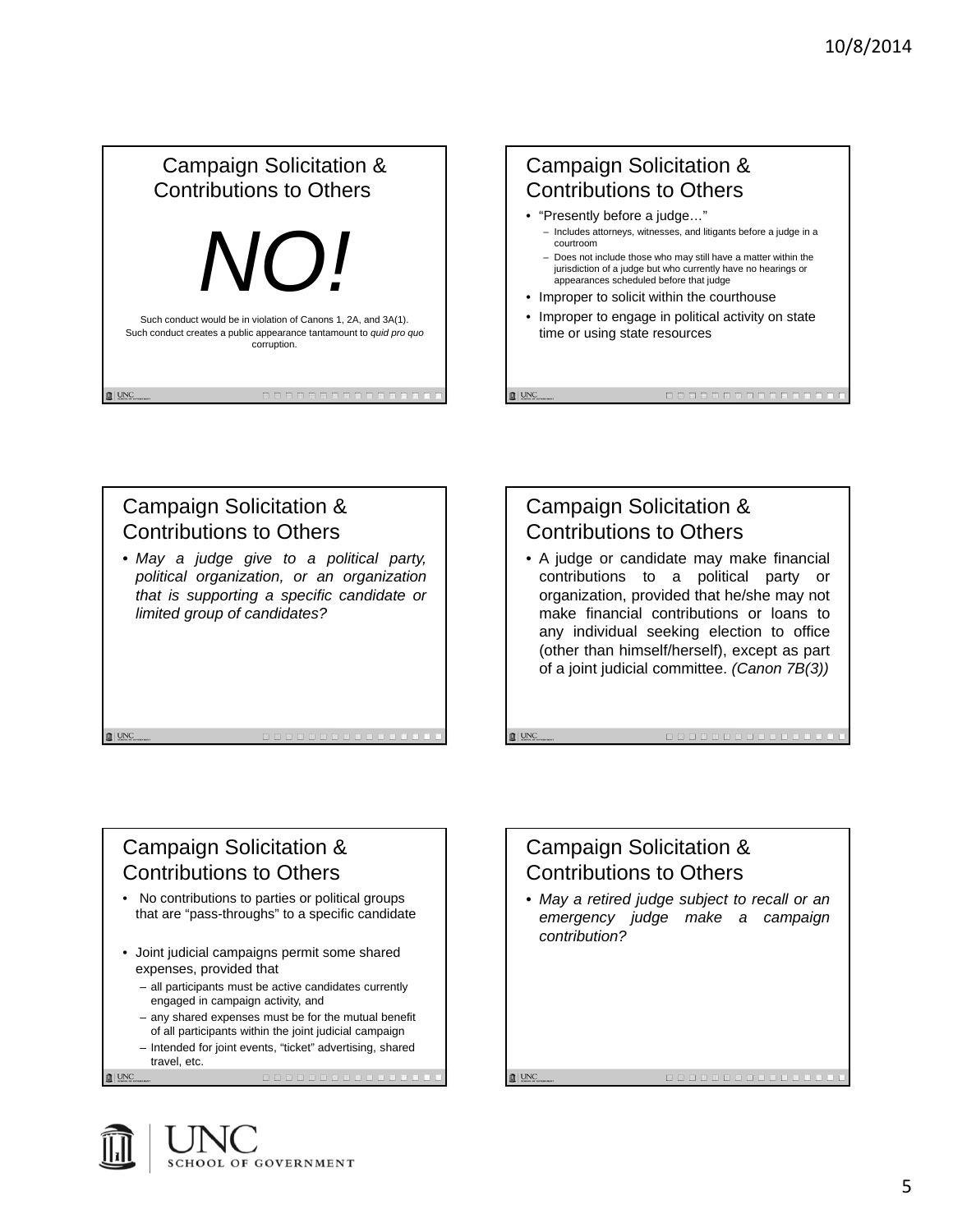#### Campaign Solicitation & Contributions to Others

- No. The prohibition applies to retired, emergency, and recalled judges as well as active judges.
- If a judge has retired and seeks no future commission or appointment to serve then he or she is under no such prohibition.

#### Campaign Solicitation & Contributions to Others

• *Though a judge may not give a personal contribution to another candidate, may a judge's political committee give or disburse excess campaign funds to another candidate's committee?*

## Campaign Solicitation & Contributions to Others

 $\mathbf{R}$  UNC

 $\mathbf{R}$  UNC

 $\mathbb{R}$  | UNC

- In Re Wright, 313 N.C. 495 (1985)
- Holding: a candidate's campaign committee is not a political organization but is the "alter ego of the candidate."
- Allowing a campaign committee to make contributions that were otherwise prohibited would circumvent and render moot the rule established by the Code of Judicial Conduct.

#### Political Events & Fundraising

**■ UNC** 

 $\mathbf{R}$  UNC

 $\mathbb{R}$  | UNC

- *Though a judge may not contribute to a candidate's fundraising event, may a judge attend?*
- *May a judge pay for expenses associated with any meal or benefit provided to attendees of the fundraiser?*

### Political Events & Fundraising

- *Contribute, no!*
- *Attend, yes!*
- A judge or candidate may attend, preside over, and speak at any political party gathering, meeting or other convocation, including a fundraising function for himself/herself, another individual or group of individuals seeking election to office. *(Canon 7B(1))*
- Tip: If costs are associated with an event, seek to reimburse the host, not the candidate committee



• *Though a judge may not contribute to a candidate's fundraising event, may a judge appear in any publicity materials related to the event?*

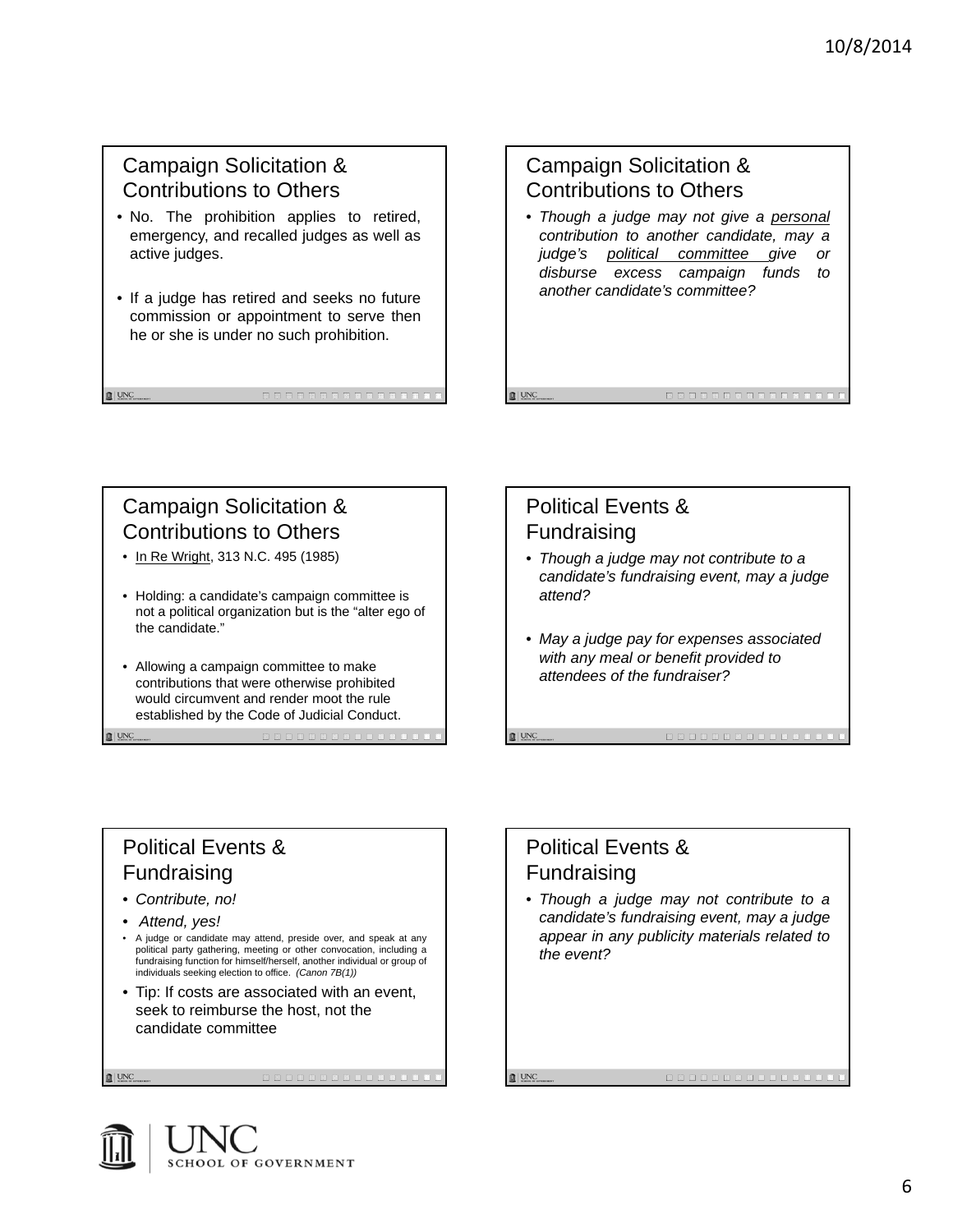## Political Events & Fundraising

#### **Publicized?**

- May appear in publicity about event
- May not endorse any candidate (other than self) at event
- May not solicit funds at event, for self or others

#### **Not Publicized?**

- Judge does not appear in any publicity for the event
- May publically endorse any candidate, if judge is also a candidate
- May publically solicit funds for **own** campaign
- May not solicit funds for others

#### Political Events & Fundraising • *Regarding political party fundraisers, what, if any, of these activities are permitted?*  – *Attend a party fundraiser?* – *Purchase tickets for himself/herself and a spouse?*

– *Purchase tickets for others?*

**n** UNC

**Q** UNC

 $\mathbf{\hat{u}}$  | UNC  $\qquad$ 

- *Purchase a table of eight and/or be featured in the program as a supporter?*
- *Sell tickets to others or encourage them to buy their own tickets?*

## Political Events & Fundraising

- May attend such a party event or meeting of a political organization
- May purchase tickets to a party (not candidate) or political event May purchase tickets and give them to others
- May not be recognized as a "sponsor" or "host"
	- BUT may be receive extra tickets or other benefits in exchange for a contribution of a certain size
	- May be recognized as a contributor to an organization, listed under titles of other than "sponsor" or "host"
- May not sell tickets to a fundraiser for a political party or political organization.

#### Use of Courtroom or Trappings & Indicia of Office • *May a judge have photos taken in his or her court room, wearing his or her judicial robe, for use in campaign materials?*  • *May a judge have photos or video taken of him or her presiding in court?*

#### Use of Courtroom or Trappings & Indicia of Office

- Any use thereof should be appropriate, tasteful, and not a misuse of public property.
- Campaign photographs may be taken of a judge in his or her courtroom, and wearing his or her robe, but only when the courtroom is otherwise not in use and not during hours when the judge is assigned to court.
- Court rooms must be available for such use by all judicial candidates and not just incumbent judges.
- Do not use photography or video from an actual session of court.

 $\mathbf{\hat{u}}$  | UNC

 $\mathbf{m}$  | UNC

**自 UNC** 

Use of Courtroom or Trappings & Indicia of Office • *May a judge use, for campaign purposes,*

*stationary, cards, and similar materials bearing the state seal and other indicia of their office, so long as it paid for privately, not by the state?*

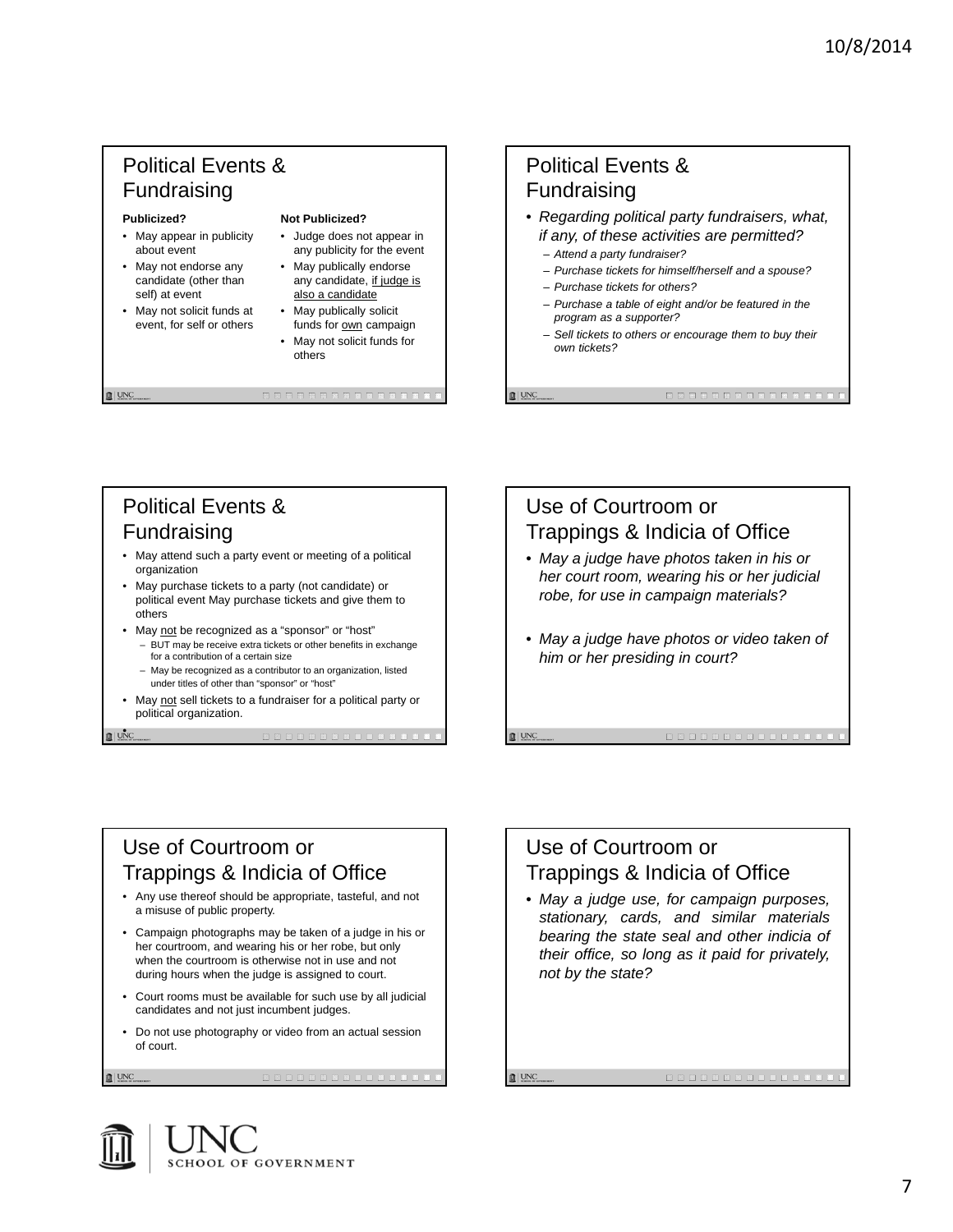#### Use of Courtroom or Trappings & Indicia of Office

- Use of state seal, or any court seal, is not expressly prohibited under the Code of Judicial Conduct.
- Any such materials should include a clear and visible statement that the materials are not printed or mailed at government expense.
- A judge is obligated to take steps to prevent the perception that government resources are being used for campaign purposes.

## Use of Courtroom or Trappings & Indicia of Office

- *May a judge use a state email address to send campaign emails?*
- *May a judge send campaign emails to other judicial officials at their state email addresses?*

## Use of Courtroom or Trappings & Indicia of Office

- A judge should not use court resources, such as a state email account or state computer, for campaign purposes. To use public resources for personal political purposes would violate Canons 1, 2A, and 2B of the Code.
- Where possible a judge should not send campaign emails to other judicial officials at their state email addresses. Unintentional or inadvertent use of state email addresses does not rise to judicial misconduct.
- Political email sent to state email addresses may not be well received by the recipient.

**自 UNC** 

## Disqualification Issues

- *When should a judge disqualify from hearing matters connected to a campaign opponent? To associates of an opponent?*
- *To supporters of campaign staff an opponent?*
- *What about a judge's own staff or supporters?*

**n** UNC

#### Disqualification Issues

- Campaign Opponent & Opponent's Legal Associations
	- Disqualify from matters involving a campaign opponent regardless of whether or not a motion is made for disqualification.
	- An alternative would be to strictly follow the remittal of
	- disqualification procedures set forth in Canon 3D. – When an opponent works as an assistant district attorney, work with the scheduling judge and elected District Attorney to
	- mitigate possible calendar conflicts – No obligation to disqualify from matters involving other members of an opponent's law firm (or other public defenders or assistant district attorneys) unless the judge questions his or her own impartiality toward the individual, or believes that there could be a reasonable perception of bias based on the campaign

 $\mathbb{R}$  | UNC